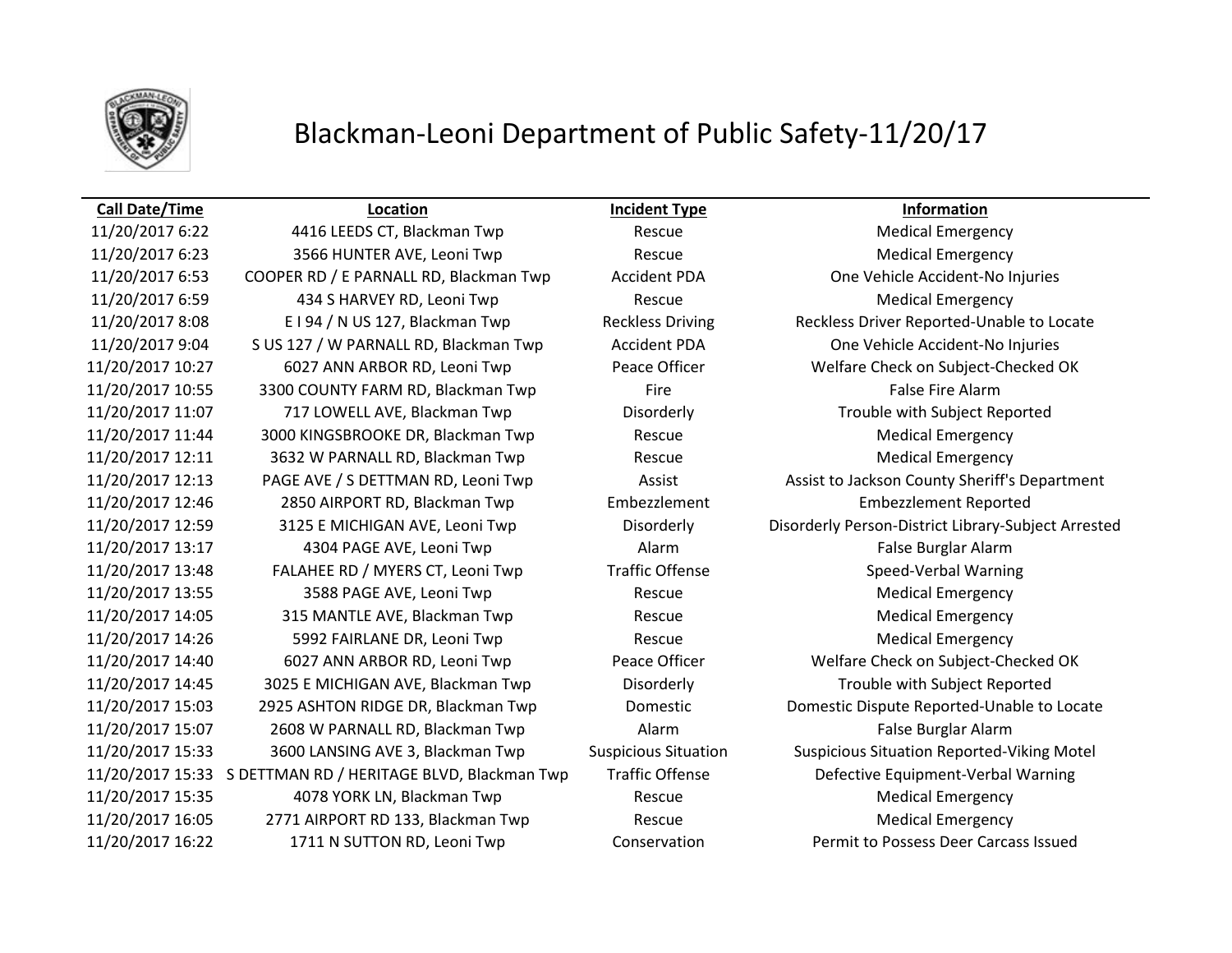

## Blackman-Leoni Department of Public Safety-11/20/17

11/20/2017 16:33 110 N DETTMAN RD, Blackman Twp Rescue Medical Emergency 11/20/2017 16:41 3743 SARGENT RD, Leoni Twp Found Property Found Property Reported 11/20/2017 16:51 3201 HAWTHORN DR, Blackman Twp MDOP Damage to Property Reported 11/20/2017 17:03 331 5TH ST, Leoni Twp Disorderly Trouble with Juveniles-Shell Station 11/20/2017 17:10 611 SUNSET DR, Blackman Twp Domestic Domestic Dispute-Verbal 11/20/2017 17:51 951 MUNITH RD, Leoni Twp Rescue Rescue Medical Emergency 11/20/2017 18:03 14984 WOLF LAKE FRST, Leoni Twp Alarm Alarm False Burglar Alarm 11/20/2017 18:23 N US 127 / W I 94, Blackman Twp Traffic Hazard Hazard-Hose in Roadway 11/20/2017 18:28 926 BELLEVUE AVE, Blackman Twp Domestic Domestic Dispute-Verbal 11/20/2017 19:16 1700 W MICHIGAN AVE, Blackman Twp Accident PPDA Private Property Accident-Wal-Mart 11/20/2017 19:42 3447 SUNNYHEART AVE, Leoni Twp Peace Officer Stand-By While Belongings Picked-Up 11/20/2017 20:05 519 ANDREW AVE, Blackman Twp Rescue Rescue Medical Emergency 11/20/2017 21:32 LANSING AVE / VIRGINIA WAY, Blackman Twp Traffic Offense Defective Equipment-Verbal Warning 11/20/2017 21:39 920 MERLE DR, Leoni Twp Rescue Rescue Medical Emergency 11/20/2017 22:00 3021 E MICHIGAN AVE, Blackman Twp Disorderly Subject Refusing to Leave-Kroger 11/20/2017 23:51 3767 HITCHING POST RD, Blackman Twp Rescue Rescue Medical Emergency 11/20/2017 23:53 2777 AIRPORT RD, Blackman Twp Disorderly Subject Refusing to Leave-Meijer 11/21/2017 0:03 6900 RIVES JUNCTION RD, Blackman Twp Alarm False Burglar Alarm 11/21/2017 1:58 4161 WELLINGTON, Blackman Twp Rescue Medical Emergency 11/21/2017 3:12 3220 KINGSBROOKE DR, Blackman Twp Disorderly Noise Complaint-Verbal Warning 11/21/2017 3:49 3300 E MICHIGAN AVE, Leoni Twp Alarm Alarm False Burglar Alarm 11/21/2017 5:08 1035 BRENTWOOD RD, Blackman Twp Rescue Medical Emergency

**Call Date/Time Location Incident Type Information**

11/20/2017 16:31 AIRPORT RD / SPRINGPORT RD, Blackman Twp Accident PDA Two Vehicle Accident-No Injuries 11/20/2017 17:41 3721 HENDEE RD, Blackman Twp Shots Fired Report of Shots Fired-Unable to Locate Source 11/20/2017 20:48 4415 LEEDS CT, Blackman Twp Inspection Prop Property Check-Open Door-Checked OK 11/20/2017 21:05 901 ROSEHILL RD, Blackman Twp Suspicious Situation Suspicious Vehicles Reported-Travelodge-Checked OK 11/20/2017 21:43 901 ROSEHILL RD, Blackman Twp Disorderly Subject Refusing to Leave-Travelodge Motel 11/20/2017 22:32 1706 W MICHIGAN AVE, Blackman Twp Disorderly Subject Refusing to Leave-Applebee's-Arrested